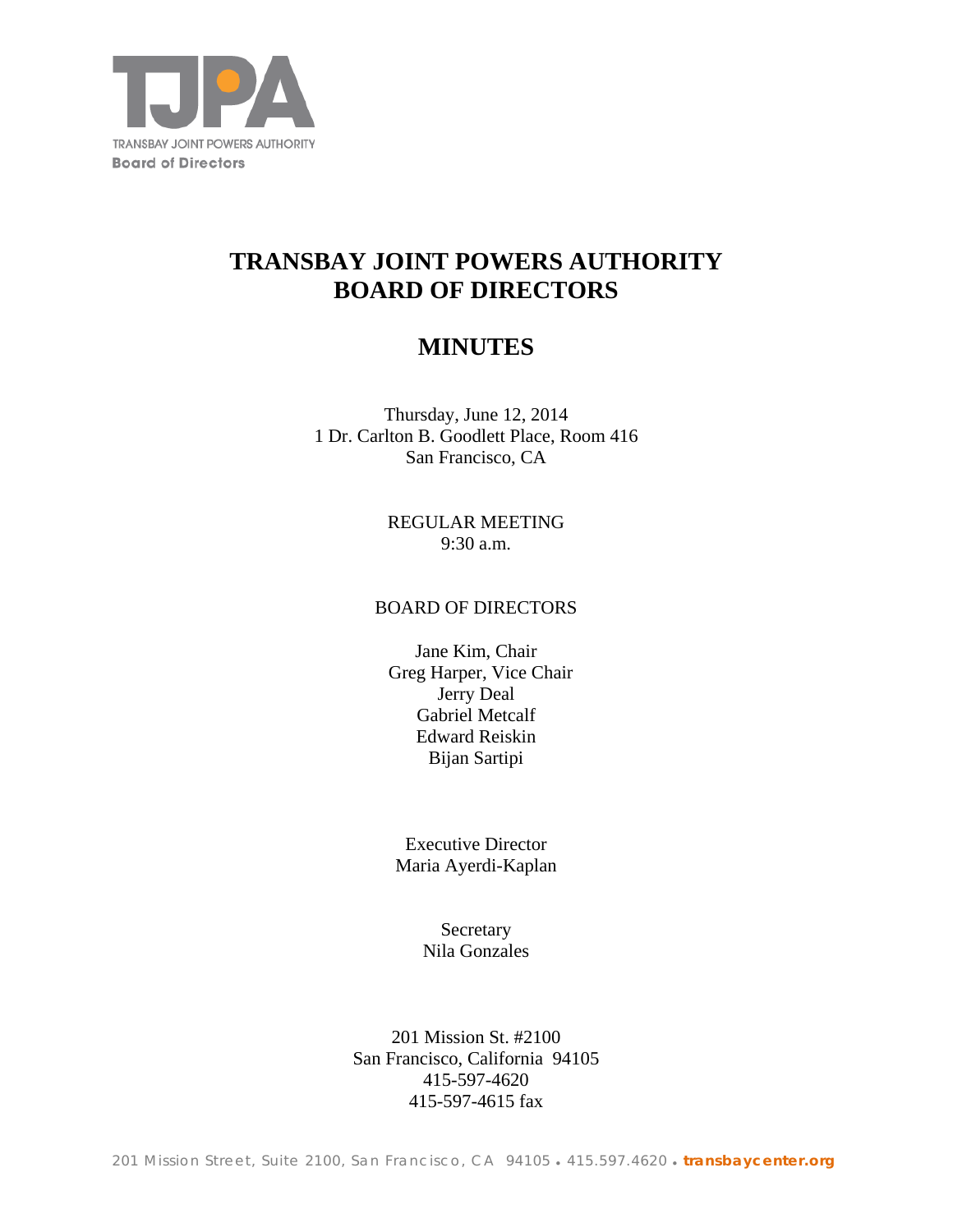## 9:30 – REGULAR MEETING

#### ORDER OF BUSINESS

1. Call to Order

Chair Kim called the meeting to order at 9:45 a.m.

2. Roll Call

Secretary Gonzales announced that Directors Metcalf and Sartipi were absent due to scheduling conflicts.

Present: Jerry Deal Ed Reiskin Greg Harper Jane Kim

- Absent: Gabriel Metcalf Bijan Sartipi
- 3. Communications

None.

A member of the public, Jim Patrick of Patrick & Company, stated he wanted to make comments under this item. Chair Kim explained that this item is for communications amongst the Board and the Staff and he would have an opportunity to comment under Item 6 Public Comment. Mr. Patrick said he disagreed with the interpretation of this item and requested his statement noted for the record. Chair Kim agreed to let the record reflect his statement.

4. Board of Director's New and Old Business

None.

- 5. Executive Director's Report
	- Construction Update

Executive Director Ayerdi-Kaplan reported that the team successfully reached a settlement in the eminent domain case of 564 Howard Street and of the twenty-six properties needed for Phase 1 of the Transbay Transit Center Program settlements have been reached with twenty-five which is an unprecedented amount for a project of this size and complexity. There is one more property, 568 Howard Street, which is set for trial later this year in the Fall or Winter. She also provided an update on Mello Roos and indicated that the City introduced legislation on June 3, 2014 to form a Mello Roos Community Facilities District that imposes a special tax on high-rise buildings in the Transit Center District Plan area and the City has agreed that 82.6% of the proceeds would be allocated to Transbay for the Downtown Rail Extension project, including the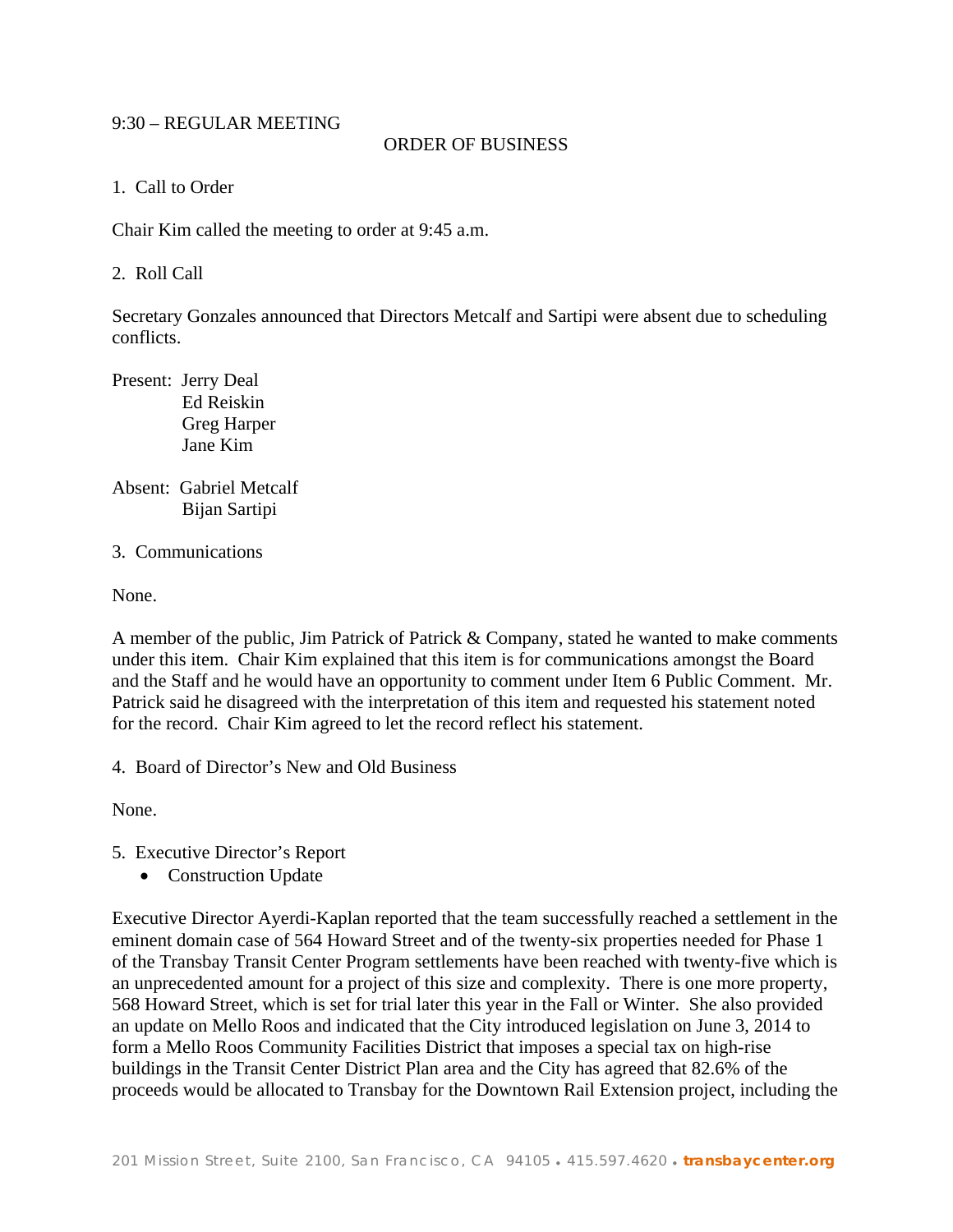build out of the Trainbox and certain elements of City Park. She further reported that a milestone was accomplished on Saturday, June 7, 2014 when the concrete for the lower concourse level was poured which totaled over one thousand cubic yards of concrete.

Steve Rule, Turner Construction, presented the Construction Update.

Director Reiskin commended the team for the safety record. He appreciated the new chart showing the schedule but felt it lost focus of the critical path items and it was difficult to see where there are schedule challenges. Mr. Rule stated that the items listed are considered the critical path items but he will work on a better depiction for future presentations. Director Reiskin requested an update on the schedule. Executive Director Ayerdi-Kaplan directed Webcor/Obayashi to present a schedule update at the July Board meeting.

## 6. Public Comment

Ted Olsson, newly elected Chair of the TJPA Citizens Advisory Committee (CAC), extended his gratitude to Executive Director Ayerdi-Kaplan and the Staff for acknowledging and supporting the CAC members' role. He particularly appreciated the detailed information provided to the new members by Scott Boule, Steve Rule, and Mark Zabaneh. Mr. Olson inquired as to whether the Board has heard from the City's Vision Zero taskforce which focuses on pedestrian safety and, if not, suggested they look into it. Chair Kim thanked Mr. Olsson for his comments and committing to Chair the CAC. She stated that she chairs the Vision Zero subcommittee of the Transportation Authority and she offered to present to the CAC.

Emil Lawrence provided comments and correspondence regarding the impacts on the taxi industry's income due to regulations by the San Francisco Municipal Transportation Agency (SFMTA) and competition with other startup businesses. He expressed concern with taxi input for the Transbay Transit Center (TTC) due to SFMTA's past practices for engagement of taxi drivers. He stated parking needs to be made available for taxis at the TTC and on the Embarcadero and taxi support is needed at the TTC.

Jim Patrick of Patrick & Company stated that he provided a letter to the Board with a suggested value engineering approach for the west end of the TTC and he requested a response.

## THE FOLLOWING MATTERS BEFORE THE TRANSBAY JOINT POWERS AUTHORITY ARE RECOMMENDED FOR ACTION AS STATED BY THE EXECUTIVE DIRECTOR OR THE CHAIR.

## REGULAR CALENDAR

7. Approving the Fiscal Year 2014-15 (FY 2014-15) Capital Budget in an amount not to exceed \$322,771,000, FY 2014-15 Operating Budget in an amount not to exceed \$4,752,708, and approving FY 2013-14 Operating Budget Amendment 1 to transfer \$610,895 from Operating Contingency for AC Transit operating expenses.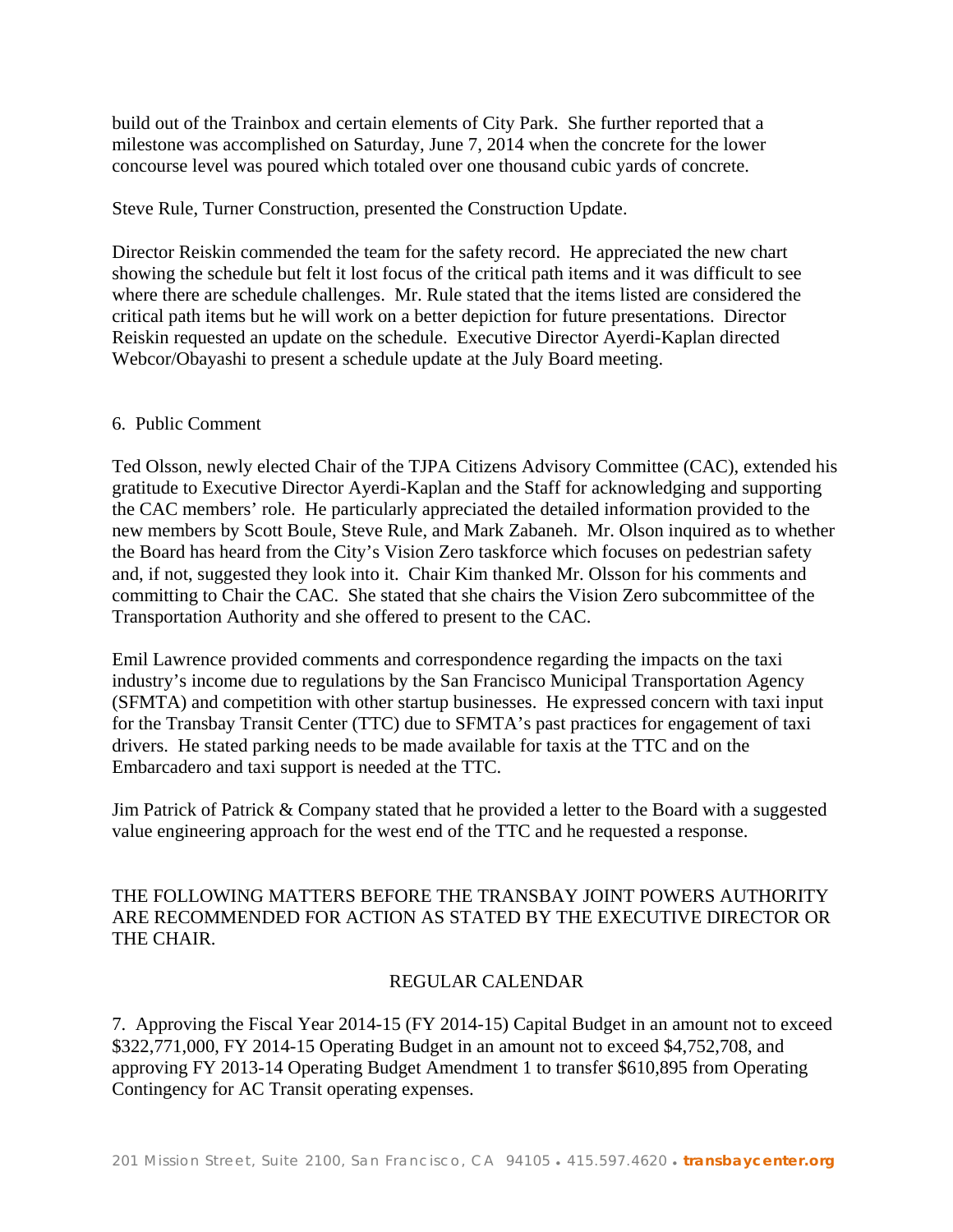Sara Gigliotti, TJPA Chief Financial Officer, presented the item.

No public comment.

RESOLUTION 14-015

On motion to approve:

ADOPTED: AYES – Deal, Reiskin, Harper, and Kim

8. Authorizing the Executive Director to execute a professional services agreement with URS Corporation to provide Program Management / Program Controls services for a four year term and an amount not to exceed \$21,760,000.

Mark Zabaneh, TJPA Senior Program Manager, presented the item.

Director Reiskin congratulated the team on an aggressive negotiation but expressed concern with a lean budget considering the TJPA staff is small and this contract will help manage the program. Mr. Zabaneh explained that most of the work will be in construction in the next two years so the work will be with the Construction Management Oversight contractor, Turner Construction. Kevin Wagner of URS confirmed they were confident that the staffing was sufficient and the program would be well managed. Director Harper requested an organization chart showing how Turner and URS work together with the TJPA. Executive Director Ayerdi-Kaplan confirmed an organization chart showing how the team interfaces would be sent.

No public comment.

RESOLUTION 14-016

On motion to approve:

ADOPTED: AYES – Deal, Reiskin, Harper, and Kim

9. Approving the Operating Assistance Proposal dated May 1, 2014, and an Implementing Agency Resolution for the allocation of Regional Measure 2 Funds in an amount not to exceed \$4,379,908 for the Transbay Transit Center Program.

Sara Gigliotti, TJPA Chief Financial Officer, presented the item.

No public comment.

RESOLUTION 14-017

On motion to approve:

#### ADOPTED: AYES – Deal, Reiskin, Harper, and Kim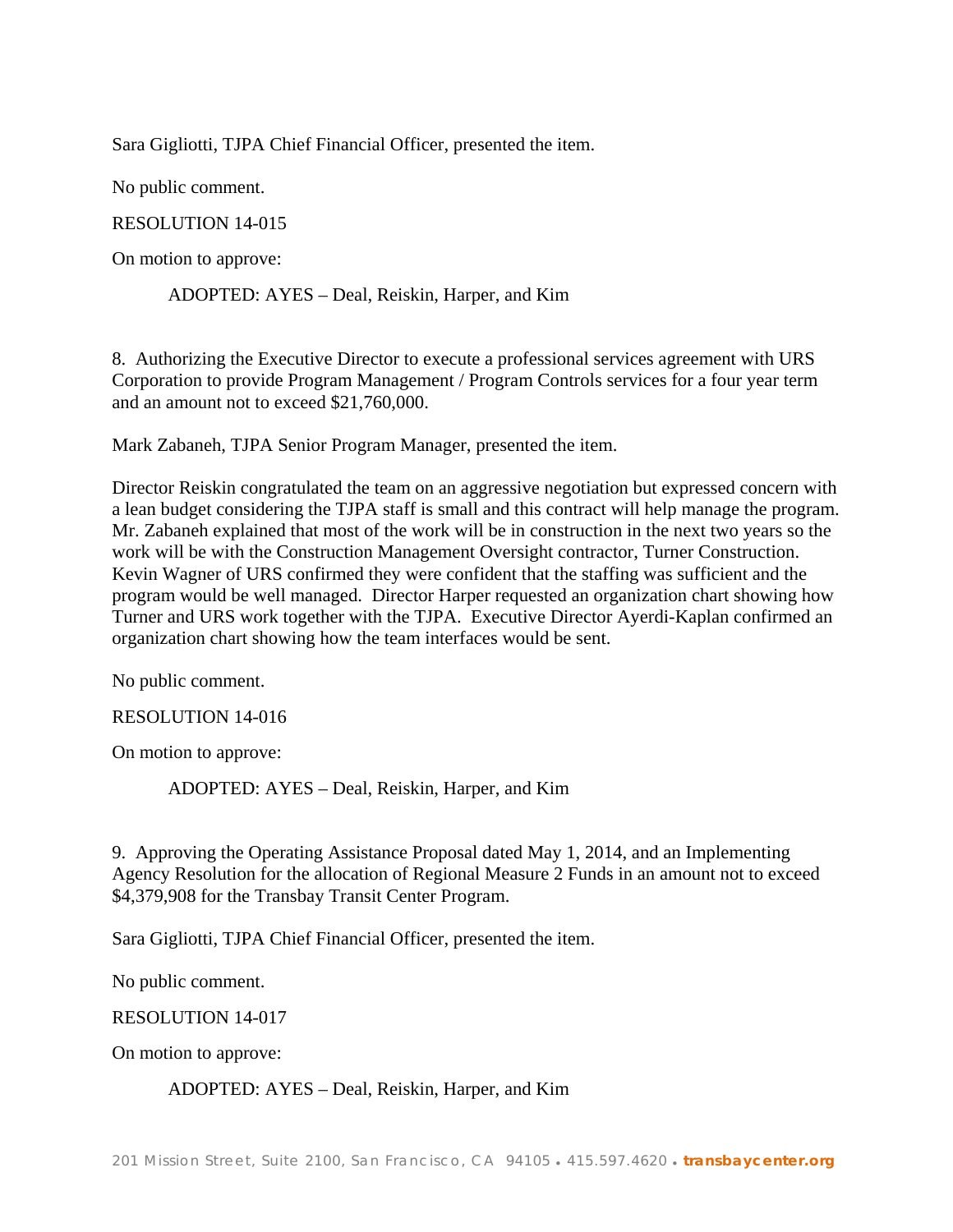10. Authorizing the Executive Director to execute an Amendment to Agreement No. 03-02- DTX ENGR-002 with Parsons Transportation Group for Engineering Design Services for the Caltrain Downtown Extension Project to extend the Agreement by three years with no change to the contract amount.

Sara Gigliotti, TJPA Chief Financial Officer, presented the item.

No public comment.

RESOLUTION 14-018

On motion to approve:

ADOPTED: AYES – Deal, Reiskin, Harper, and Kim

11. Authorizing the Executive Director to execute a Cooperative Agreement with the California Department of Transportation (Caltrans) for independent quality assurance and construction oversight services for certain elements of the Bus Ramps project that are within or abut State right of way for an amount not to exceed \$400,000.

Guy Hollins, URS Program Management team, presented the item.

No public comment.

RESOLUTION 14-019

On motion to approve:

ADOPTED: AYES – Deal, Reiskin, Harper, and Kim

12. Authorizing the Executive Director to enter into price negotiations with: (1) Webcor/Obayashi Joint Venture and Otis Elevator Company on Trade Package TG14.1A: Elevators to determine if the parties can agree upon a fair and reasonable price for the Trade Package; and (2) Webcor/Obayashi Joint Venture and Schindler Elevator Corporation on Trade Package TG14.1B: Escalators to determine if the parties can agree upon a fair and reasonable price for the Trade Package.

Mark Zabaneh, TJPA Senior Program Manager, presented the item.

Director Harper suggested staff get input from BART considering their experience with elevators and escalators.

No public comment.

RESOLUTION 14-020

On motion to approve:

ADOPTED: AYES – Deal, Reiskin, Harper, and Kim